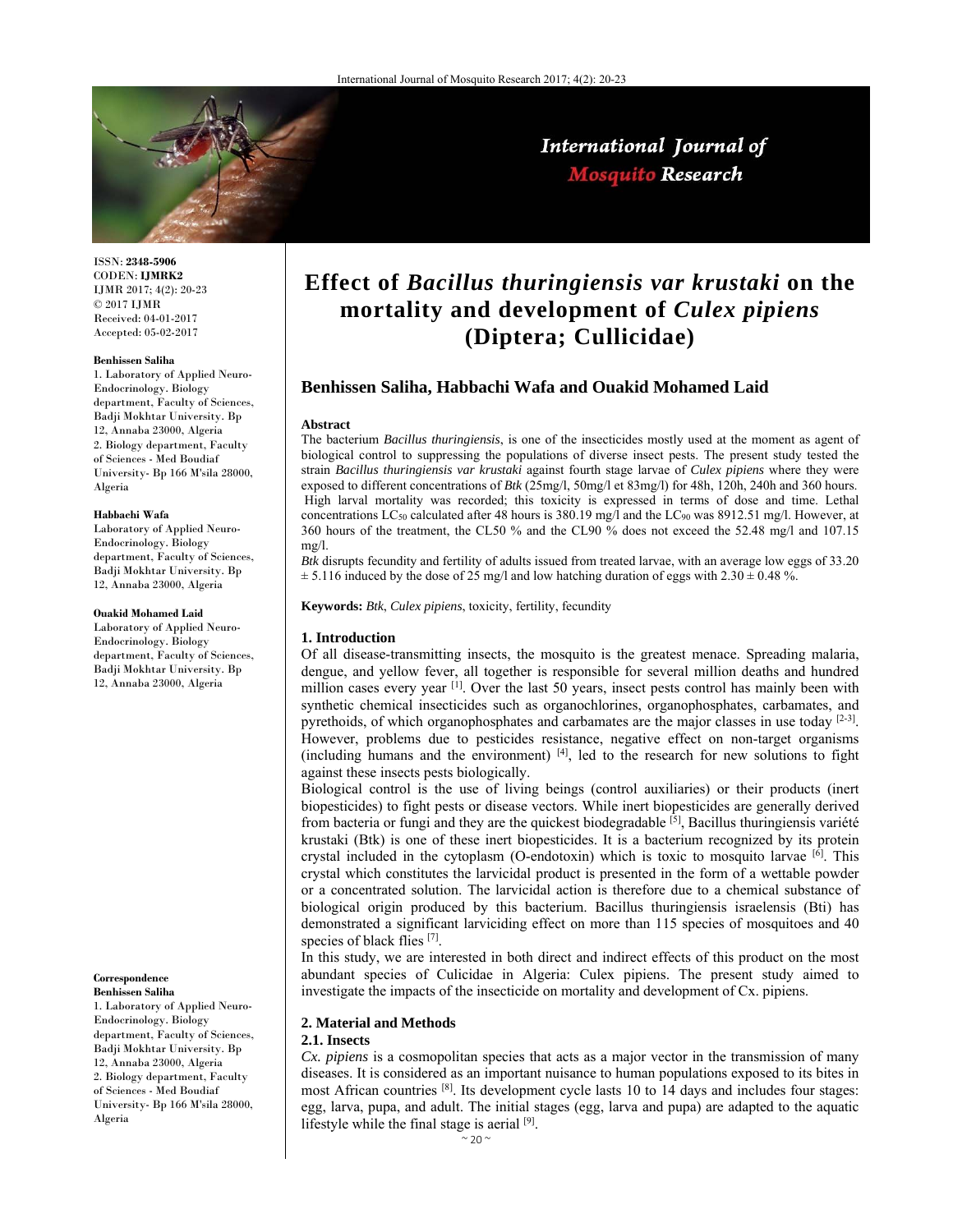#### **2.2. Mosquito Rearing**

The larva used in this study provokes a mass livestock of adults collected in urban areas of Annaba, Eastern Algerian city. Livestock is kept in laboratory cages (20 x 20 x 20 cm) at a temperature of  $25 \pm 2$  °C, humidity of  $75 \pm 10$  % and a 12-hour scotophases. A mixture of biscuit and dried yeast insures the nutrition of larvae, while the adults feed on dried raisins.

# **2.3. Bacillus thuringiensis var kurstaki (Btk***)*

Is a positive Gram bacterium which has the feature of synthesizing a protein crystal, of a cubic or bipyramidal structure, during sporulation? The crystals have larvicidal activity on different species of insects. The poisoning manifests itself very rapidly by major lesions in the intestine and by a paralysis of the digestive tract [10]. For this study, we used a commercial product, in the form of a powder containing 23,000 IU.

## **2.4. Treatment**

Treatment of *Culex pipiens* was inspired by the technique of standardized sensitivity tests of the World Health Organization [11]. The tests are carried out in beakers with a capacity of 200 ml each containing 10 fourth-stage larvae of *Cx. pipiens* (L4) in 200 ml of spring water. After a preliminary test, three concentrations of the L4 stage larvae (23 mg/l, 50 mg/l, and 83 mg/l) were administered. These values are chosen in order to get the lethal doses 100 (LD100). Each concentration is applied to 3 repetitions, with a preparation of 10 larvae of *Cx. pipiens* as a control.

After 24 hours, the water of treated groups as well as of the control one has been changed. We daily note the number of the dead individuals (L4 larvae, nymphs and adults).

## **2.5. Effects of** *Btk* **on fecundity and female fertility**

Adults that have completed their development and that are from larvae treated with the lowest dose (23 mg/l), were isolated and separated in couples (male and female) in cages (20 x 20 x 20 cm) which include water containers. After coupling, the number of laid and hatched eggs for each female is counted. The results were subject to statistical description and comparison of variances.

#### **2.6. Data Analysis**

For lethal concentrations and lethal times (LC<sub>50</sub> % LC<sub>90</sub> %, LT 50% and LT 90%) were calculated using the Finney's  $[12]$ mathematical method. Data are normalized and processed according to the tables of Bliss, and calculations were performed on XLStat 2009 Software.

Also, the results of fecundity and female fertility were subject to statistical description and comparison of variances using XLSTAT2009 Software.

#### **3. Results**

## **3.1. Effects of** *Btk* **on the mortality of** *Cx. pipiens*

The obtained results showed that the *Btk* affects the mortality of larvae based on the applied concentration and exposure time. Low larvicidal activity was recorded for the concentration of 23 mg/l. regarding the concentration of 83mg/l, more than 80% of treated individuals die after 15 days of treatment, and there are no significant differences between the recorded mortality rate and the used concentrations (Table1).

**Table 1:** Mortality rate (%) of *C. pipiens* treated with *Btk*

| <b>Concentration</b> | 2        |       | 10    | 15          | $F_{obs}$ | p       |
|----------------------|----------|-------|-------|-------------|-----------|---------|
| (mg/l)               | Days     | Days  | Days  | <b>Days</b> |           |         |
| 23mg/l               |          | 6.67  | 10    | 13.33       | 4.405     | $0.04*$ |
| 50mg/l               | 10       | 13.33 | 23.33 | 30          | 2.584     | 0.126   |
| 83mg/1               | 33.33    | 73.33 | 83.33 | 86.67       | 1.274     | 0.347   |
| $F_{obs}$            | 16.00    | 2.255 | 1.532 | 1.390       |           |         |
|                      | $0.004*$ | 0.186 | 0.290 | 0.319       |           |         |

(\*: Significantly different)

Larvae mortality rates are positively correlated with the used concentrations of *Btk* ( $\mathbb{R}^2 = 0.80$  to 1.00) (Table 2A). Two days after treatment, the lethal concentration of 50% was 380.19 mg/l and it decreased to 69.18 mg/l in 5 days, 57.54 mg/l in 10 days and 52.48 mg/l in day 15. The mortality of 90% of the larvae may be caused with concentrations ranging between 107.15 mg/l and 8912.51 mg/l (Table 2A). There is also a strong correlation between mortality and the larvae's exposure time to different concentrations of  $Btk$  ( $R^2$  = 0.001 to 0.94) (Table 2 B). Calculated lethal times range from 72 to 1738 days for a 50% mortality (Table 2 B) and vary between 389 and 51286 days for LT 90% (Table 2 B).

|  | <b>Table 2:</b> Toxicological parameters of <i>Btk</i> ; A: Based on larvae's exposure time / B: Based on the used concentration |
|--|----------------------------------------------------------------------------------------------------------------------------------|
|  |                                                                                                                                  |

| A                    |                           |                                |                                |                         |                                |                          |                                |  |
|----------------------|---------------------------|--------------------------------|--------------------------------|-------------------------|--------------------------------|--------------------------|--------------------------------|--|
| Time (days)          |                           |                                |                                |                         | 10                             |                          | 15                             |  |
| Regression line      | $Y=2.57+0.94X R^{2}=1.00$ |                                | $Y = -2.21 + 3.91X R^2 = 0.82$ |                         | $Y = -2.34 + 4.18X R^2 = 0.86$ |                          | $Y = -2.09 + 4.13X R^2 = 0.88$ |  |
| $LC_{50}\%$ (mg/l)   | $380.19$ mg/l             |                                | $69.18$ mg/l                   |                         | $57.54 \text{ mg}/1$           |                          | 52.48 mg/l                     |  |
| $LC_{90}\%$ (mg/l)   | 8912.51 mg/l              |                                | 147.91mg/l                     |                         | $114.81 \text{ mg}/1$          |                          | $107.15 \text{ mg}/1$          |  |
| В                    |                           |                                |                                |                         |                                |                          |                                |  |
| Concentration (mg/l) |                           | 25                             |                                | 50                      |                                | 83                       |                                |  |
| Regression<br>line   |                           | $Y = -6.66 + 4.34X R^2 = 0.81$ |                                | $Y=2.18+0.87X R^2=0.94$ |                                | $Y=5.14-8.04X R^2=0.001$ |                                |  |
| $LT50\%$ (i)         |                           | 1738 d                         |                                | 490d                    |                                | 72 d                     |                                |  |
| $LT90\%$ (i)         |                           | 51286 d                        |                                | 955 d                   |                                | 389 d                    |                                |  |

y: probits of mortality rates; x: the logarithm of the concentration and/or time

## **3.2. Effect on fecundity and fertility**

After treating the fourth stage larvae by sub-lethal concentration of 25 mg/l, the present study noticed a longer larval life, a disturbance of the fecundity and fertility of adults

# from this treatment.

## **3.3. Effect on the number of eggs**

The results in the table (Table 3) show that the females treated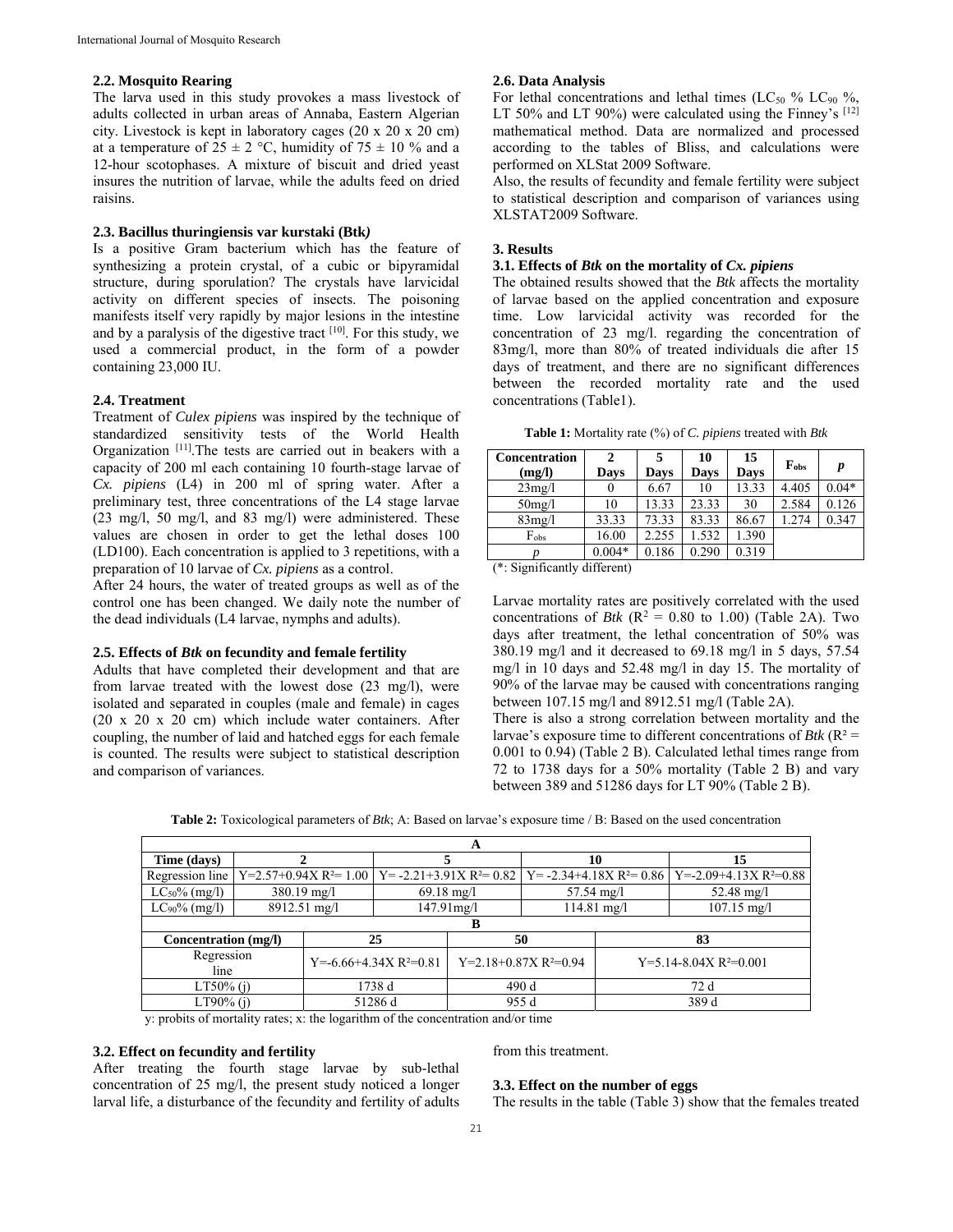with *Btk* lay on average  $33.20 \pm 5.116$  eggs with a minimum of 24 eggs and a maximum of 42 eggs; however. Healthy females lay between 33 and 59 eggs. Comparison of eggs means showed that there were no significant differences between the fertility of the two lots  $(t = 2.71; p: 0.153)$  (Table 3).

**Table 3:** Comparison of eggs from control females of *Cx. pipiens* and eggs from females treated with *Btk*  $(n = 10)$ .

|   | Mean $\pm$ S      | Min | Max | lobs |       |
|---|-------------------|-----|-----|------|-------|
|   | $46.80 \pm 8.43$  |     | 59  |      | 0.153 |
| R | $33.20 \pm 5.116$ |     |     | 2.71 |       |

A: Number of eggs from the control females; B: Number of eggs from females treated with Btk. Mean  $\pm$  s: mean  $\pm$ standard deviation; Min: Minimum; Max: Maximum; \*: Significantly different

## **3.3. Effect of** *Btk* **on the hatch**

Control females take longer time to hatch the eggs; their average time is  $2.9 \pm 0.57$  days with a maximum duration of 4 days and a minimum of 2 days (Table 4). Females treated with *Btk* take less time  $(2.30 \pm 0.48$ days) to lay the eggs with duration of three days (Table 4). It has been recorded also that the hatching rate among control females (90.37%) is higher than that of the treated females (68.85%) (Table4).

**Table 4:** Effects of *Btk* on the eggs hatch of *Cx. pipiens* females.

| <b>Hatch duration</b> | Hatch rate $(\% )$ |     |       |        |       |
|-----------------------|--------------------|-----|-------|--------|-------|
| Mean $\pm$ s          | Min                | Max | Mean  | Min    | Max   |
| $2.9 \pm 0.57$        |                    |     | 90.37 | 80     | 98.21 |
| $2.30 \pm 0.48$       |                    |     | 68.85 | 34 Z.R |       |

A: The eggs of the control females; B: The eggs of females from larvae treated with Btk. Mean  $\pm$  s: mean  $\pm$  standard deviation; Min: Minimum; Max: Maximum

## **4. Discussion**

*Bti* is considered the reference larvicidal for mosquito control operations at lethal doses; no resistance mechanism has been reported. These toxins remain harmless to other insects, fish and animals [13]. To note that this day, no mechanism of resistance was detected at mosquitoes, essential toxin of the crystal acting in synergy [14].

The present study conducted a toxicological study by using *Btk* on the larvae L4 which showed a good larvicide activity on *Cx. pipiens*, translated by rates of high mortality. The insecticidal activity of *Btk* is progressive because of increase in the mortality as we move forward in the time of exhibition to achieve for 90 % mortality for the highest concentrations.<br>Several works as those of  $^{[15-16]}$  have alreaded

Several works as those of  $[15-16]$  have already demonstrated larvicide effect of *Btk* on *Cx pipiens, Cx univittatus Ae aegypti, Ae rusticus* and *Anopheles.* Other works indicates the effect of this bioinsecticide on several groups of insects (Diptera, Dictyoptera, etc.) such as the study of *Habbachi and al.*, (2014)<sup>[17]</sup> who reveal the consequence of the *Btk* concentrations on the development of *Drosophila melanogaster* and those of Martouret & Auer, 1977 and Lam & Webster, 1972 [18-19] to the *Zeiraphera diniana* and the European crane fly.

The current study also recorded the indirect effects of *Btk* on

*Cx. pipiens*. The treatment with the low concentrations (23 mg /l) caused a disruption in the fertility and fecundity at the adults stemming from this treatment.

The reduction of the fertility and the rate of hatching to the handled experimented females would be under the influence of properties of *Btk*, *Btk* is a protein crystallized during the stage of sporulation of its life cycle. The process of toxicity is especially important by ingestion; in topical application, *Btk*  presents a brief half-life because it is quickly inactivated [20]. To the larvae of Lepidoptera, These microscopic crystals are ingested and transformed into toxic protein molecules (ofendotoxin) which destroy stomach walls; insects usually stop feeding within hours which follow their exhibition (exposure) in *Btk* and die usually 2 in 5 days later [21].

#### **5. Conclusion**

In the laboratory, we have demonstrated the toxic effect of *Btk*  on *Cx. pipiens* larvae. The mortality observed was positively correlated with *Btk* concentrations and duration of exposure. This study also shows that *Btk* ingested by larvae causes disturbances in the fecundity and females fertility. This subgates direct effects of the treatment on larvae survival and indirectly on the disturbance of reproduction process. All the potentialities of this bacterium are not still known probably not and numerous researchers, in the world, strive or to discover new activities against different species of mosquito or still to improve the already used origins. Therefore, *B. thuringiensis* presents real perspectives of development.

#### **References**

- 1. WHO. World Health Organization. Vector-borne<br>diseases. 2016. Fact sheets N°387. diseases. 2016. Fact sheets http://www.who.int/mediacentre/factsheets/fs387/en/.
- 2. Kabaru J.M, Gichia L. Insecticidal activity of extracts derived from different parts of the mangrove tree *Rhizophora mucronata* (Rhizophoraceae) Lam. against three arthropods. African Journal of Science and Technology, 2001; 2(2):44-49.
- 3. Karunamoorthi K, Shanmugavelu S. Insecticide resistance in insect vectors of disease with special reference to Mosquitoes: A potential threat to global public health. Health Scope, 2012; 2(1):4-18.
- 4. Renbold H. Secondary plant compounds in insect control with special reference to Azadirachtins. Advances in Invertebrate Reproduction, 1984; (3):481-491.
- 5. Ignoffo CM. Proceedings of the Tall Timbers Conference on Ecology of Animal Contributions by Habitat Management, Tallahassee, Florida. Tall Timbers Research Station, 1970, 47-57.
- 6. Hougard JM, Darriet F, Bakayoko S. Evaluation en milieu naturel de l'activité larvicide de *Bacillus thuringiensis* sérotype H 14 sur *Culex quinquefasciatus* Say, 1823 et *Anopheles gambias* Giles, 1902 s.l. (Diptera :Culicidae) en Afrique de l'Ouest. Cahiers-ORSTOM. Entomologie médicale et parasitologie, 1983; (21)2:111- 117.
- 7. Glare TR, O'Gallaghan M. Environmental and health impacts of *Bacillus thuringiensis israelensis*. Report for the Ministry of Health, 1998, 58.
- 8. Subra R. Biology and control of *Culex pipiens quinquefasciatus*, 1823 (Diptera. Culicdae). Dans une zone urbaine de savane soudanienne ouest-africaine.